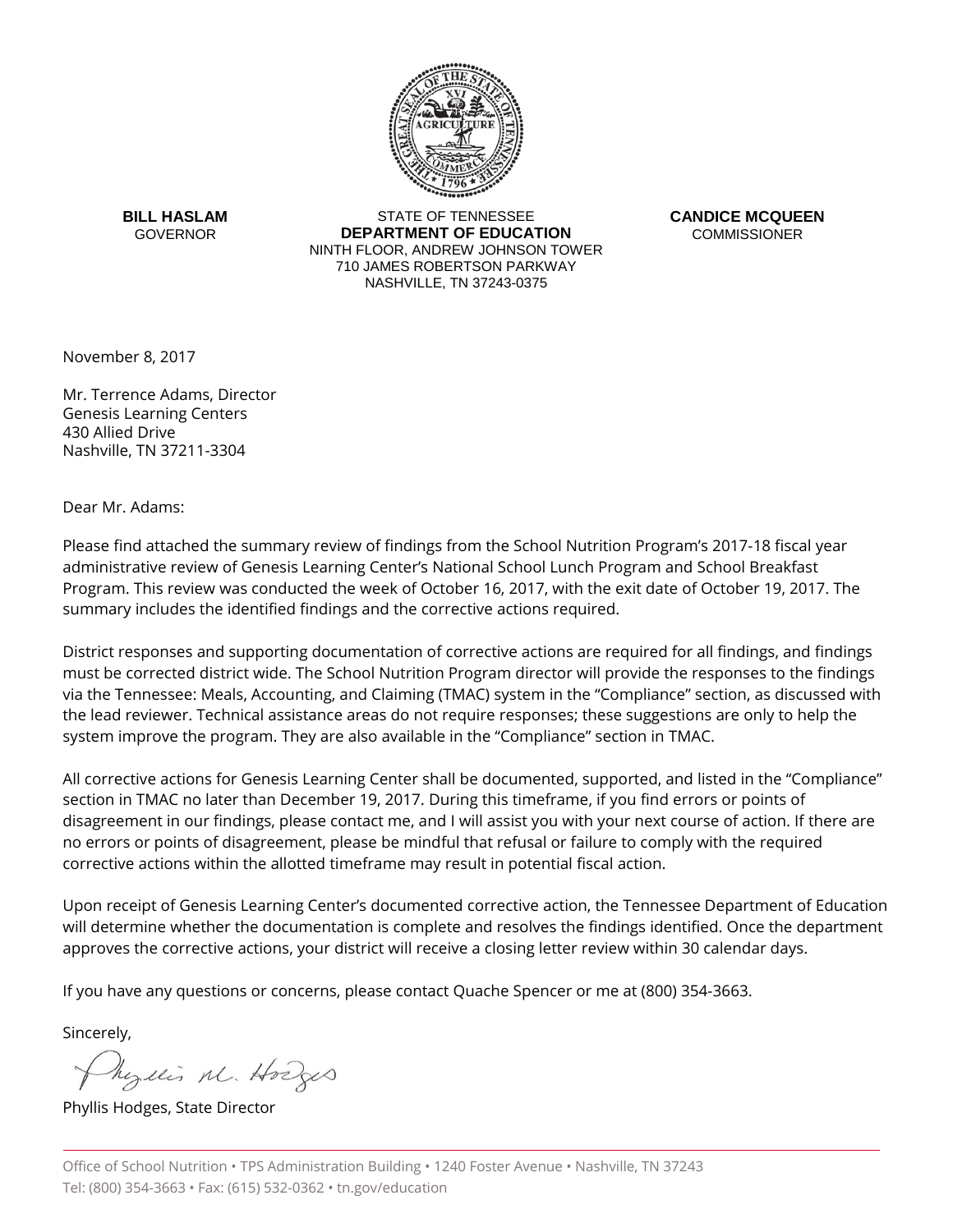

## **Genesis Learning Centers (P150) Review ID: 855**

## **Exit Conference Date: 10/19/2017**

Review Year: 2018

Month of Review: August

Lead Reviewer: Jane Crawford

|      | <b>Findings</b> |                            |                                   |
|------|-----------------|----------------------------|-----------------------------------|
| Area |                 | <b>Finding Description</b> | <b>Required Corrective Action</b> |

## **SFA - Level Findings**

| 1000 - Local<br>School<br>Wellness<br>Policy | $V-1000$ | Local Wellness policy for<br><b>Genesis Learning</b><br>Centers did not include<br>smart snack compliant<br>food items allowed to be<br>sold and there were no<br>standards for foods and<br>beverages which are not finding.<br>sold in the school. | Update the Genesis Learning Centers<br>Wellness policy to meet the<br>requirements of the policy updates<br>required as of June 30, 2017.<br>Upload a copy of the updated policy<br>to demonstrate compliance with this                          |
|----------------------------------------------|----------|------------------------------------------------------------------------------------------------------------------------------------------------------------------------------------------------------------------------------------------------------|--------------------------------------------------------------------------------------------------------------------------------------------------------------------------------------------------------------------------------------------------|
| 800 - Civil<br>Rights                        | $V-0800$ | Nondiscrimination<br>statement was not<br>included on the Genesis<br>Learning Centers'<br>menus.                                                                                                                                                     | Include the nondiscrimination<br>statement on each of the menus<br>which are made available on request<br>to parents/students/guardians.<br>Upload a copy of the facility menu for<br>December meal service with required<br>statement included. |

## **Site - Level Findings: Genesis Academy (0010)**

| 1400 - Food<br>Safety | $V-1400$ | The Food Safety<br>Manual was not site<br>specific. The<br>manual was the<br>template HACCP plan<br>from 2015 and had not<br>been edited for Genesis<br>Academy's meal<br>service. | Review and edit Food Safety manual<br>to apply to the specific needs of<br>Genesis Academy's vended meals.<br>Provide a scanned copy of the final<br>edited manual for Genesis Academy<br>along with implementation date. |
|-----------------------|----------|------------------------------------------------------------------------------------------------------------------------------------------------------------------------------------|---------------------------------------------------------------------------------------------------------------------------------------------------------------------------------------------------------------------------|
| 1400 - Food           | $V-1400$ | There were no                                                                                                                                                                      | Begin keeping required temperature                                                                                                                                                                                        |